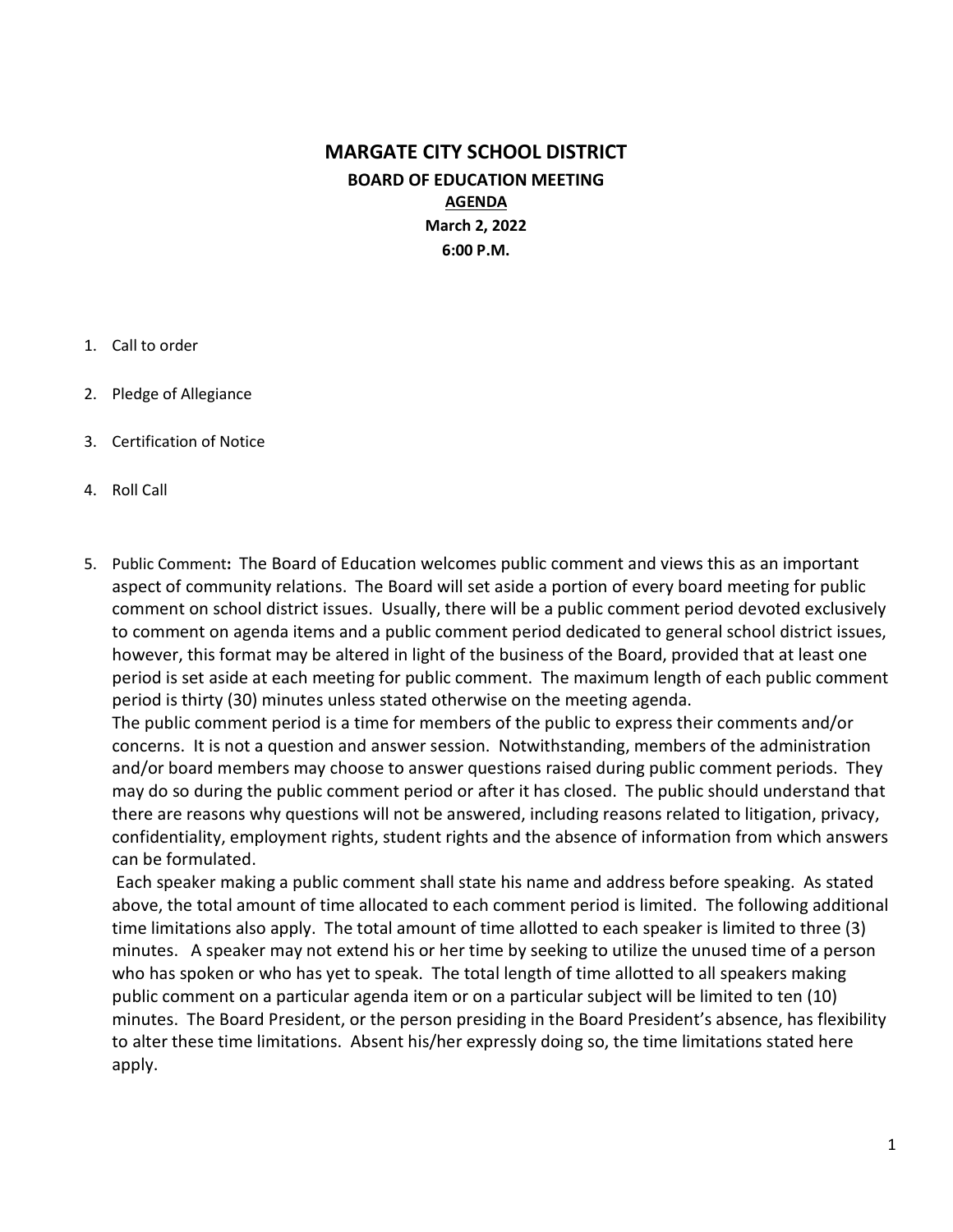6. Report of Superintendent of Schools:

#### A. Enrollment:

| Enrollment as of 1/24/2022<br><b>Ross School</b> |     | Enrollment as of 2/22/2022<br><b>Ross School</b> |     |
|--------------------------------------------------|-----|--------------------------------------------------|-----|
| Pre K $(1/2$ day)                                | 05  | Pre K $(1/2$ day)                                | 06  |
| Kindergarten                                     | 38  | Kindergarten                                     | 38  |
| Grade 1                                          | 37  | Grade 1                                          | 37  |
| Grade 2                                          | 38  | Grade 2                                          | 38  |
| Grade 3                                          | 30  | Grade 3                                          | 30  |
| Grade 4                                          | 45  | Grade 4                                          | 45  |
| Sub-total                                        | 193 | Sub-total                                        | 194 |
| <b>Tighe School</b>                              |     | <b>Tighe School</b>                              |     |
| Grade 5                                          | 32  | Grade 5                                          | 30  |
| Grade 6                                          | 34  | Grade 6                                          | 34  |
| Grade 7                                          | 47  | Grade 7                                          | 47  |
| Grade 8                                          | 49  | Grade 8                                          | 49  |
| Sub-total                                        | 162 | Sub-total                                        | 160 |
| <b>*Total Enrollment</b>                         | 355 | <b>*Total Enrollment</b>                         | 354 |

### \*Above enrollment includes Longport and Tuition enrollment below

| <b>Longport Enrollment:</b> |            | <b>Tuition Students:</b> |  |
|-----------------------------|------------|--------------------------|--|
| William H. Ross             | 25         | William H. Ross          |  |
| Eugene A. Tighe             | <u> 11</u> | Eugene A. Tighe          |  |
| Total                       | 36         |                          |  |

| ACHS (Margate) | 040 |
|----------------|-----|
| OCHS (Choice)  | 057 |
| MRHS (Choice)  | 008 |

B. Instructional Support

- 1. Update on Principal/Director activities
- 2. Review activity calendars.
- 3. Review fire drill and security drill report.
- 4. Nancy Sbrolla from Ford, Scott and Associates to present the 2020-2021 audit.
- C. Communications
- D. District Committee Reports
- 7. MEF Update
- 8. MEA Report
- 9. General Board Discussion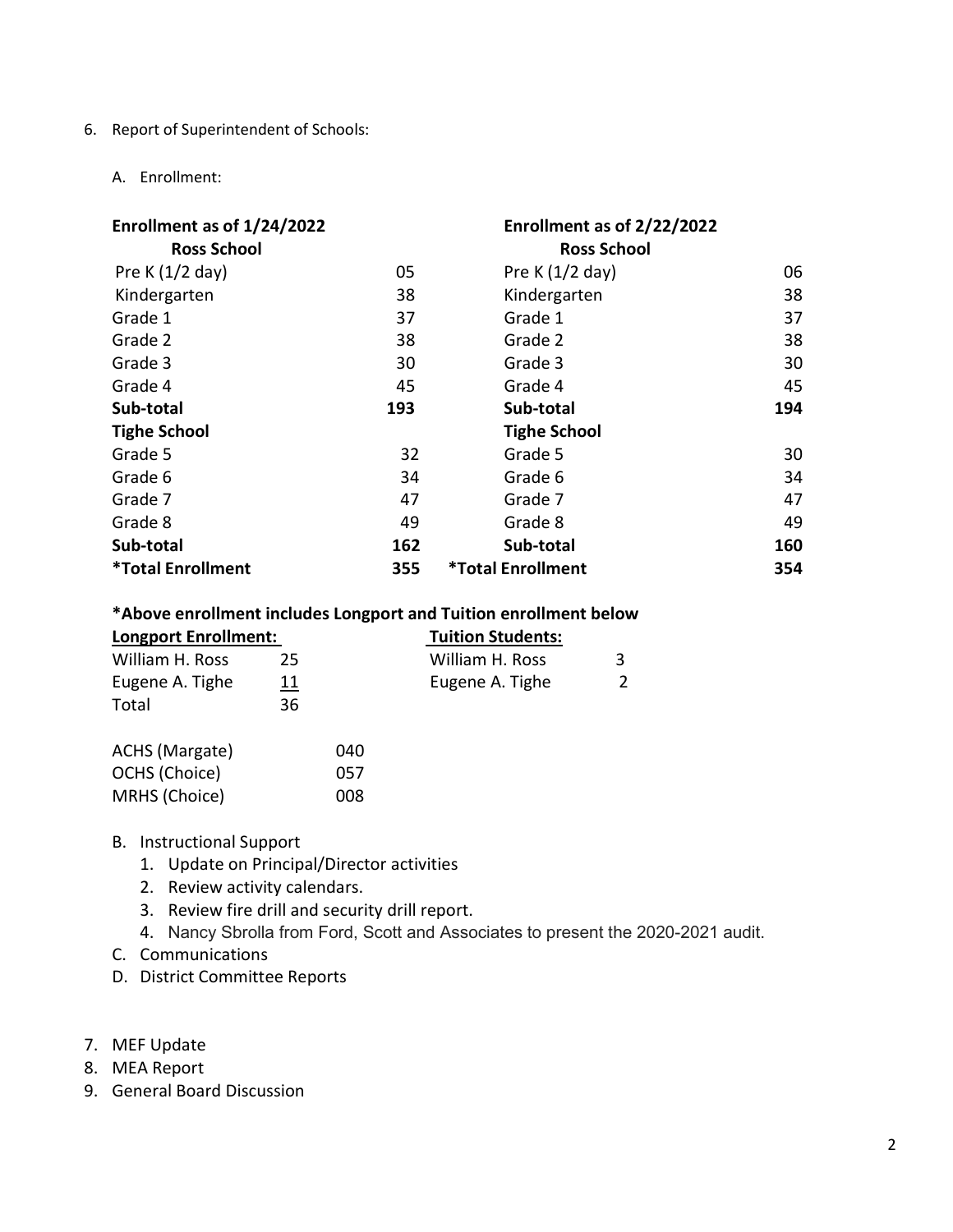## 10. General Approvals

It may appear to members of the public that the City of Margate Board of Education takes formal action with limited comment or member discussion. This is not so. Prior to the time any formal action is taken, the district administration and school board members thoroughly review all supporting documentation. After each matter has been thoroughly discussed and after the superintendent is satisfied that each matter is ready to be presented to the Board of Education, it is then referred to the appropriate Board Committee for discussion and analysis by members of the Board. The members of the School Board Committees work with the Superintendent to assure that all members are fully briefed on all pertinent details and understand the motions. When the Committees are satisfied with the motions, the motions are then placed on the agenda for action at a public meeting.

## A. Personnel

1) Approve the resignation of Jennifer Germana as Business Administrator effective May 1, 2022.

- 2) Approve Lauren Beloff as a substitute teacher pending completion of paperwork.
- 3) Approve Robin Sickles as a substitute teacher pending completion of paperwork.
- 4) Approve the revised 2021-2022 school calendar.
- 5) Approve the 2022-2023 school calendar.

6) Approve to extend the personal medical leave of Katie DeSalle from February 28, 2022 to March 14, 2022.

7) Approve to extend Barbara Cunningham as a long term replacement Special Education teacher from February 28, 2022 to March 14, 2022 at a prorated salary of \$65,500.

8) Approve a medical leave for Chelsi Crompton starting from February 11, 2022 to April 15, 2022.

### B. Instructional Support/Activities

1) Approve fundraising project "Hoops for Heart" for all students at Ross on April 1, 2022. Staff: Lisa Cary.

2) Approve a STEM club for  $4<sup>th</sup>$  grade. Students will explore topics in STEM education. The club will run from March to May on Mondays from 3pm to 4pm. Staff: Lora Blanco Costs: \$500 stipend and up to \$250 for materials.

3) Approve the Tighe School Dodge ball Tournament and Fundraiser on March 24, 2022 from 4 to 9pm. Staff: Ryan Gaskill, Jacque Jones, Mark Winterbottom, Louis Sanchez, and Tracy Jones.

### C. Field Trips

1) Approve the NJHS trip to Philadelphia on May 19, 2022 for a tour of Lincoln Financial Field at 10:00am and attend a Philadelphia Phillies game starting at 1:05pm. Staff: Lisa Drexler, Kristie Cafiero, Ryan Gaskill, Danielle Ujcich, Leigh Turner and Debra Lynch. Costs: Lincoln Financial Tour-45 students at \$7.00, 6 Adults at \$10.00=\$375. Philadelphia Phillies Game Tickets \$34.00 x 51 +\$15 order charge = \$1149.00. 4 Substitutes at daily rate. Up to 2.5 hours overtime rate for driver=  $$27.79 \times 2.5 = $69.48$ . Parking \$44.00, 1 Substitute and 1 Bus Driver at \$18 x 7hrs = \$126.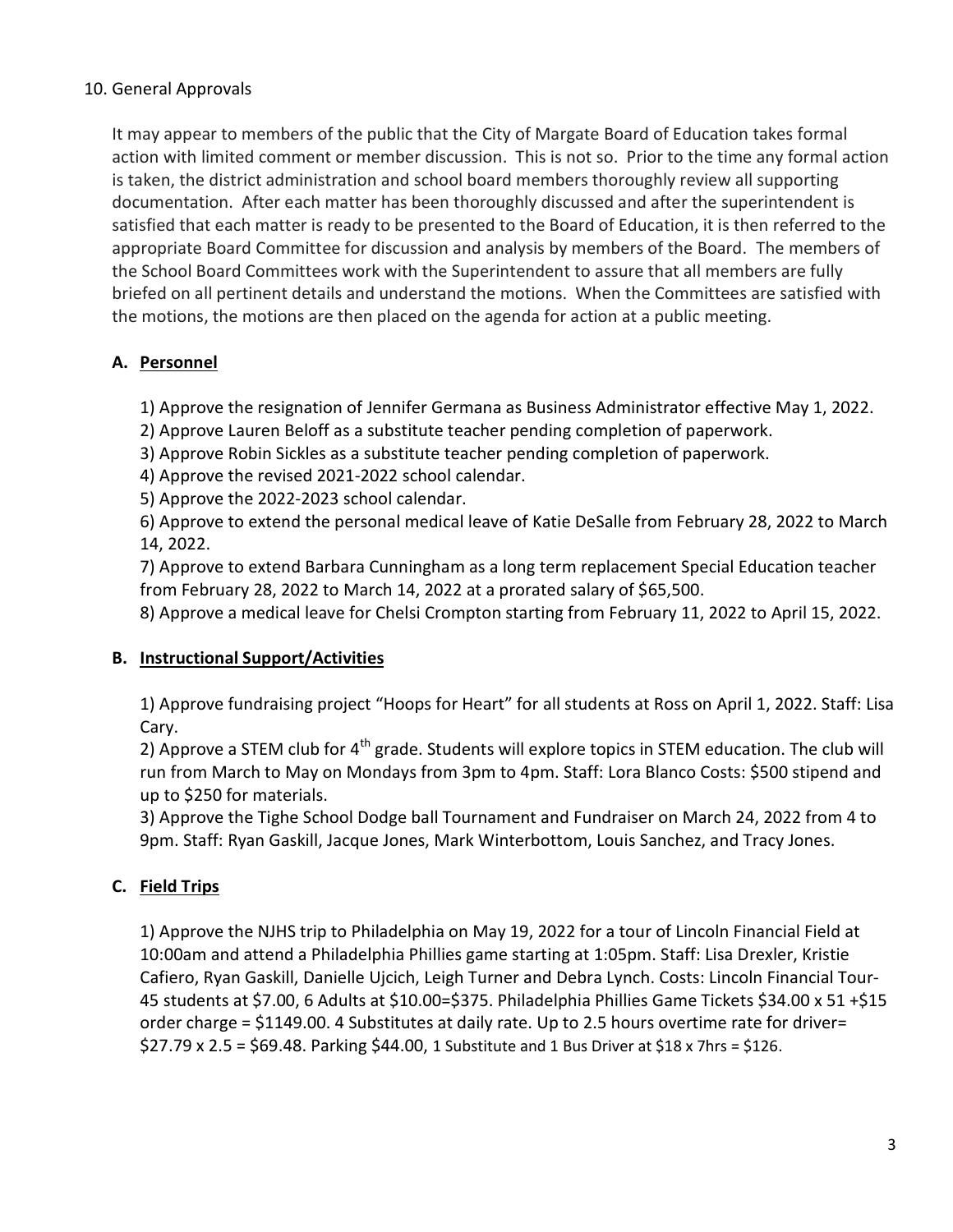2) Approve the 4<sup>th</sup> grade trip on June 2, 2022 to Historic Cold Spring Village in Cape May. Staff: Kim Reeves, Erin McGuigan, Erin Gorman, Lora Blanco, Bonnie Marino and Rohini McCardell Costs: Transportation: district bus, substitute bus driver \$18/hr x 7hrs = \$126. Educational Assistant 3hrs x \$16.80 = \$50.40 Total: \$740.40.

3) Approve the 3rd grade students to visit The Nature Center of Cape May on June 7, 2022. Staff: Jessica Cuevas, Tina Baronowitz, Emily Rubino, and Bonnie Marino Costs: 2 Groups/ 4 programs at \$175 per program= \$700. Transportation: district bus, substitute bus driver \$18/hr x 7hrs = \$126 Total: \$826.

4) Approve the  $2^{nd}$  grade class trip to Johnson's Corner Farm on May 24, 2022. Staff: Bonnie Marino, Sandra LeVan, Stephanie Curry and Veronica Valencia, and 1 Educational Assistant TBD. Costs: Farm Entry fee:  $$15 \times 6$  adults + 38 students =  $$660$  barnyard upgrade  $$3 \times 6$  adults =  $$18$ and \$6 x 38 students = \$228, 1 substitute, Transportation: district bus and substitute bus driver at  $$18/hr x 7hrs = $ 126 Total: $1,032.$ 

5) Approve the 1<sup>st</sup> grade student class assembly with Rizzo's Wildlife Program on Friday, May 20, 2022. Staff: Theresa Brennan, Christa Toner, and Joann Adams Costs: Program fee \$825, pizza and snacks \$250 Total: \$1,075.

6) Approve the kindergarten class trip to the Cape May Zoo on May 20, 2022. Staff: Teresa McGonigle, Merri Mallen, Mindi Martin, Amy Hughes, and Jamie Vecere-Collins Costs: Bus permit \$80 + program \$150 + substitute bus driver \$18/hr x 7hrs = \$126 and 1 substitute Total: \$ 356.

## D. Facilities/PAC

1) Approve the rental of PAC facility to the Margate Public Library for the Bay Atlantic Symphony Performance on Saturday, April 2, 2022 at an estimated rate of \$1640.00 pending receipt of insurance waiver. Rental cost for the facility is waived. This date is due to the cancellation of the New Year Eve's concert originally approved for 12/31/21.

# E. Workshop

1) Approve Bonnie Marino to attend the NJPSA Principal/AP/VP's Survival Guide workshop webinar on March 16, 2022. Costs: \$125.

2) Approve Tracy Jones to attend a Health and PE Inter-District Collaboration meeting on Monday, March 14, 2022 from 1:45-3:00 pm in Brigantine. Costs: N/A.

## F. Students

1) Share the findings of Tighe HIB Investigation No. 202122-T02.

2) Discipline Update: one 8<sup>th</sup> grade students at Tighe served a 1-Day suspension in February, and one 5<sup>th</sup> grade students at Tighe served a 3-Day suspension in February.

- 11. Presentation and Approval of Minutes: February 2, 2022 Regular Meeting and February 16, 2022Work and Executive Session.
- 12. Report of the Board Secretary: January 2022
	- a. Financial Reports January 2022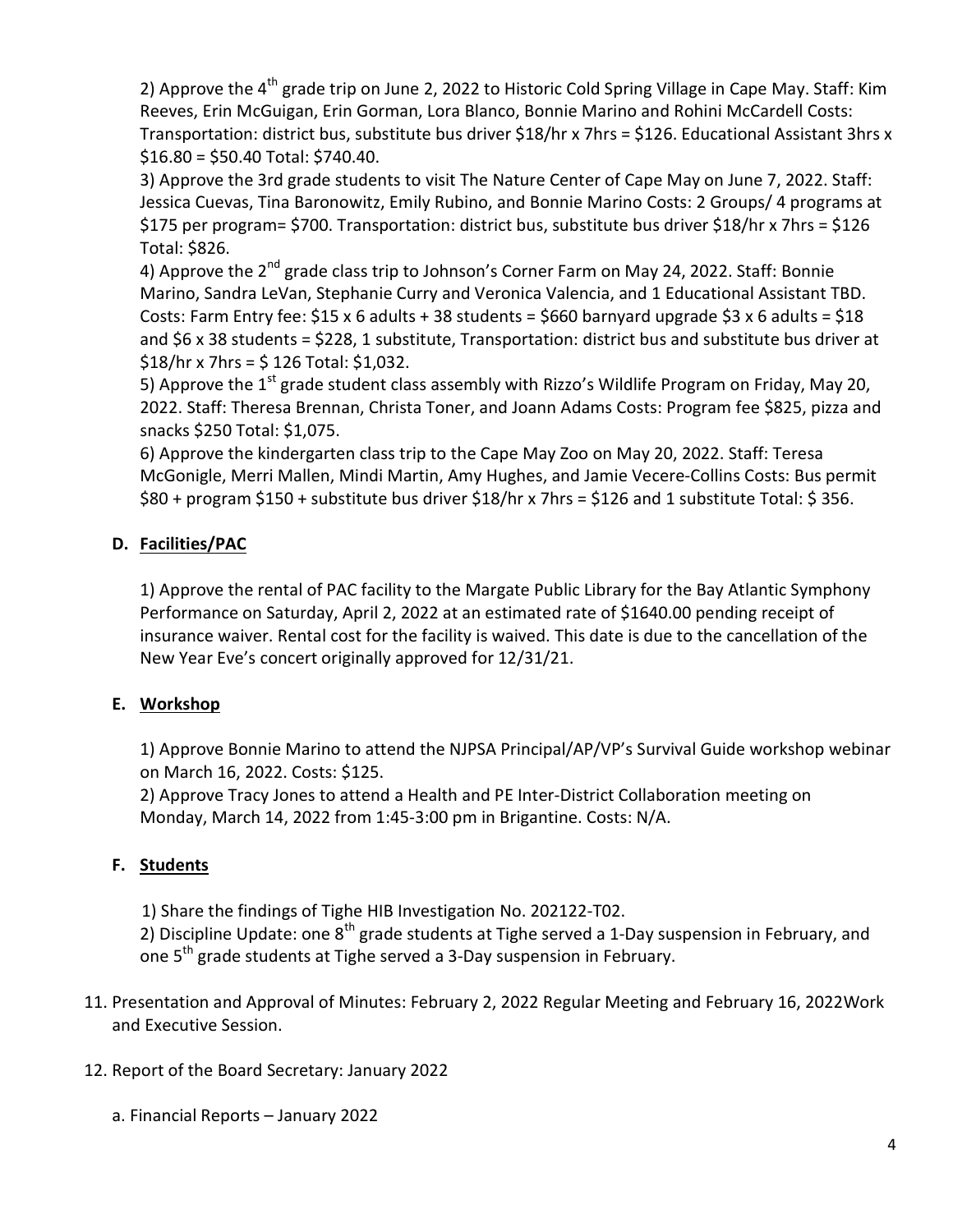b. Pursuant to N.J.A.C. 6A:23-16.10(c) Margate City Board of Education certifies that as of December 31, 2021 after review of the Secretary's Monthly Financial Reports (Revenue and Appropriation Sections) and upon consultation with the appropriate district officials that to the best of our knowledge there have been no changes in anticipated revenue sources and/or amounts and no major account or fund has been over-expended in violation of N.J.A.C. 6A:23-16.10(c)3-4 so that sufficient funds are available to meet the district's financial obligations for the remainder of the fiscal year.

c. Bills and Payrolls – \$1,271,699.70

d. Transfer of Funds within the General Current Expense Account

| To:   | <b>Insurance EAT</b>                  | 11-000-262-520-00-01     | \$6,662.50  |
|-------|---------------------------------------|--------------------------|-------------|
|       | Insurance Adm Office                  | 11-000-262-520-00-03     | \$945.00    |
|       | <b>Basic Skills Salaries</b>          | 11-230-100-101-00-00-010 | \$40,000.00 |
|       | <b>Other Retirement Contributions</b> | 11-000-294-241-00-00     | \$3,233.00  |
|       |                                       | Total                    | \$50,840.50 |
|       |                                       |                          |             |
| From: | <b>Insurance Ross</b>                 | 11-000-262-520-00-04     | \$7,607.50  |
|       | Salaries of Teachers - 6-8            | 11-130-100-101-00-00-010 | \$20,000.00 |
|       | <b>Health Benefits</b>                | 11-000-291-270-00-00     | \$3,233.00  |
|       | <b>Basic Skills Salaries</b>          | 11-230-100-101-00-00-025 | \$20,000.00 |
|       |                                       | Total                    | \$50,840.50 |

#### Ratified Budget Transfers for 2021-2022

- 13. Report of Receipts and Disbursements January 2022
- 14. Cash Report January 2022

## 15. New Business

A) Approve Business Administrator's attendance at the NJASBO Annual conference at Ocean Casino Resort from June 7-10, 2022. Registration cost = \$275.00.Travel expenses to be reimbursed. B) Approve a resolution to submit an amendment to the FY 22 "Every Student Succeeds Act" (ESSA) Consolidated Application.

| Title I  | Carryover amount \$31,195 |
|----------|---------------------------|
| Title IV | Carryover amount \$5,740  |

C) Approve a resolution to submit an amendment to the FY 22 IDEA Consolidated Application Preschool Carryover amount \$612

| <b>Basic Carryover amount</b> | \$11,137 |
|-------------------------------|----------|
|-------------------------------|----------|